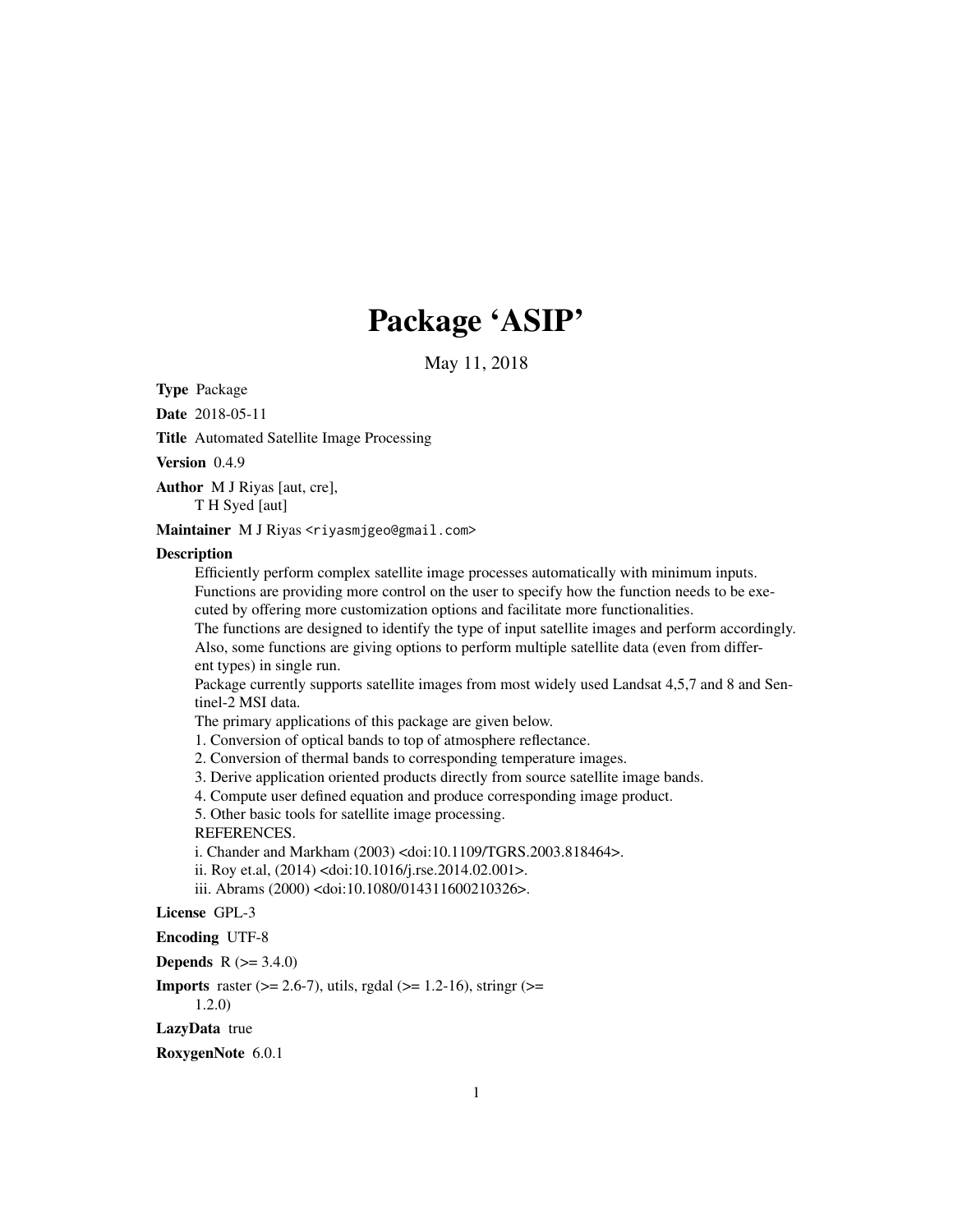<span id="page-1-0"></span>NeedsCompilation no Repository CRAN Date/Publication 2018-05-11 14:56:27 UTC

## R topics documented:

<span id="page-1-1"></span>

| arvı |  | Atmospherically Resistant Vegetation Index |
|------|--|--------------------------------------------|
|------|--|--------------------------------------------|

## Description

Atmospherically Resistant Vegetation Index (ARVI) is a vegetation based index which minimizes the effects of atmospheric scattering in comparison to NDVI.

#### Usage

```
arvi(directory = getwd(), crop = "n", ext2crop = "none", gamma = 1)
```
#### Arguments

| directory | Path to Satellite image folder. Assign as string (inside double quotes). Either<br>assing inside function or set up satellite image folder as the current working<br>directory before running the function. To define current working directory, either<br>use shortcut key Ctrl+Shift+H or use setwd funtion. |
|-----------|----------------------------------------------------------------------------------------------------------------------------------------------------------------------------------------------------------------------------------------------------------------------------------------------------------------|
| crop      | Defines the method of cropping outputs to custom extent.<br>"n" < No cropping required (Default).                                                                                                                                                                                                              |
|           | "u" <- Satellite image will be plotted in the plot window and user can choose the<br>extent by clicking on the top left maximum followed by bottom right maximum.                                                                                                                                              |
|           | " $y''$ <- Crop to the maximum and minimum extent of the shapefile.                                                                                                                                                                                                                                            |
|           | "f" <- Crop to exact shapefile boundary.                                                                                                                                                                                                                                                                       |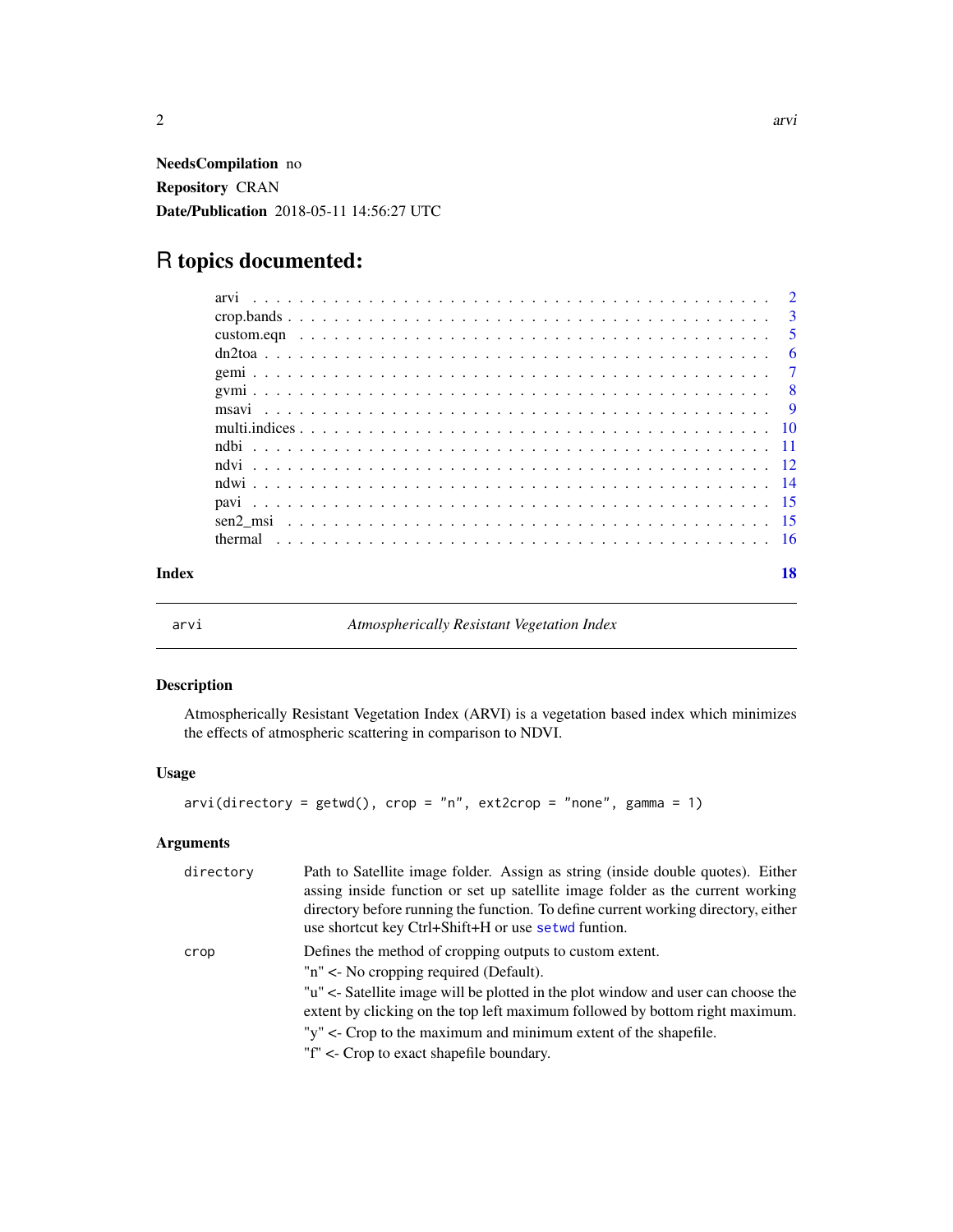#### <span id="page-2-0"></span>crop.bands 3

| ext2crop | Path to the shapefile (*.shp) which will be used for cropping. Shapefile should                                          |
|----------|--------------------------------------------------------------------------------------------------------------------------|
|          | have SAME CORDINATE SYSTEM as the satellite image. Either provide the                                                    |
|          | full path of ship file or provide the name of the shapefile variable which is al-<br>ready opened.                       |
| gamma    | It is an aerosol dependant factor. For more details please refer Kaufman and<br>Tanre (1992). By default the value is 1. |

#### Value

Computed ARVI product

#### Note

1. ARVI =  $(r_$ nir - rb)/ $(r_$ nir + rb), where

 $rb = r$  red - gamma (r blue - r red)' and "r " denotes Top Of Atmoshpere (TOA) reflection, 'gamma' value is 1 by default as recommended if information about the aerosol type is not available. Please refer Kaufman and Tanre (1992) for more details.

Other important notes are mentioned in [custom.eqn](#page-4-1).

#### References

[Kaufman, Y. J. and D. Tanre \(1992\) Atmospherically resistant vegetation index \(ARVI\) for EOS-](http://ieeexplore.ieee.org/document/134076/?arnumber=134076&tag=1)[MODIS, IEEE Transactions on Geoscience and Remote Sensing, 30 \(2\). doi:10.1109/36.134076.](http://ieeexplore.ieee.org/document/134076/?arnumber=134076&tag=1)

#### Examples

```
library (raster)
library (rgdal)
# Finding the path of the sample satellite image directory.
# User may define paths directly like "/home/ur_folder" or "C:/ur_folder"
path <- system.file ("TM_sample", package = "ASIP")
shapefil <- paste0 (path, "/test.shp")
op \le- arvi (directory = path, crop = "y", ext2crop = shapefil)
```
crop.bands *Cropping of satellite image bands*

#### **Description**

Crop desired satellite image bands either using a shapefile or draw custom extent from a plot image while running the function.

#### Usage

```
crop.bands(directory = getwd(), crop = nn, ext2crop = "none",
  op_directory = directory, b1 = 1, b2 = 1, b3 = 1, b4 = 1, b5 = 1,
 b6 = 1, b7 = 1)
```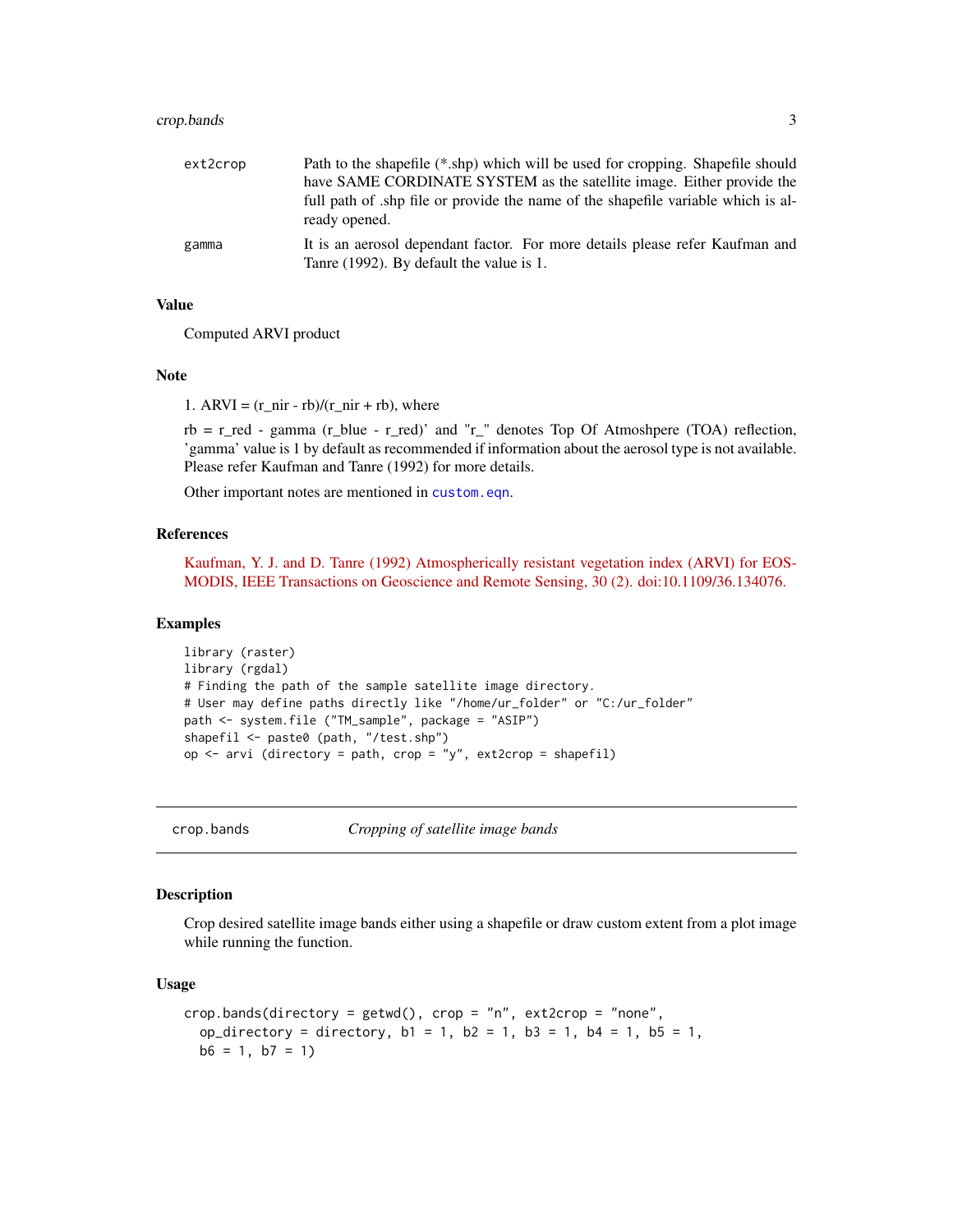#### <span id="page-3-0"></span>Arguments

| ext2crop, crop, directory | Same as mentioned in arvi.                                                                                                                       |
|---------------------------|--------------------------------------------------------------------------------------------------------------------------------------------------|
| op_directory              | Specify the output directory (within double quotes). By default the input satellite<br>image directory will be selected as the output directory. |
| b1                        | By default Band1 will be cropped. To cancel cropping of this band assign value<br>$\Omega$ .                                                     |
| b2                        | By default Band2 will be cropped. To cancel cropping of this band assign value<br>$\Omega$ .                                                     |
| b <sub>3</sub>            | By default Band3 will be cropped. To cancel cropping of this band assign value<br>$\Omega$ .                                                     |
| b4                        | By default Band4 will be cropped. To cancel cropping of this band assign value<br>0.                                                             |
| b <sub>5</sub>            | By default Band5 will be cropped. To cancel cropping of this band assign value<br>0.                                                             |
| b <sub>6</sub>            | By default Band6 will be cropped. To cancel cropping of this band assign value<br>$\Omega$ .                                                     |
| b7                        | By default Band7 will be cropped. To cancel cropping of this band assign value<br>0.                                                             |

#### Value

Each bands selected will cropped and produce corresponding <br/>bandname>\_crop.tif format in the input directory.

#### Note

- 1. FILENAMES OF ANY BAND FILES (\*.TIF files) SHOULDN'T CHANGED.
- 2. Windows users should be careful while assigning directory. Use "/" to seperate folders not "\".

```
library (raster)
library (rgdal)
# Finding the path of the sample satellite image directory.
# User may define paths directly like "/home/ur_folder" or "C:/ur_folder"
path <- system.file ("TM_sample", package = "ASIP")
shapefil <- paste0 (path, "/test.shp")
# Assign 0 values to band names which are not required
crop.bands (path, crop = "f", ext2crop = shapefil, b3=0, b4=0, b5=0, b6 = 0, b7 = 0)
```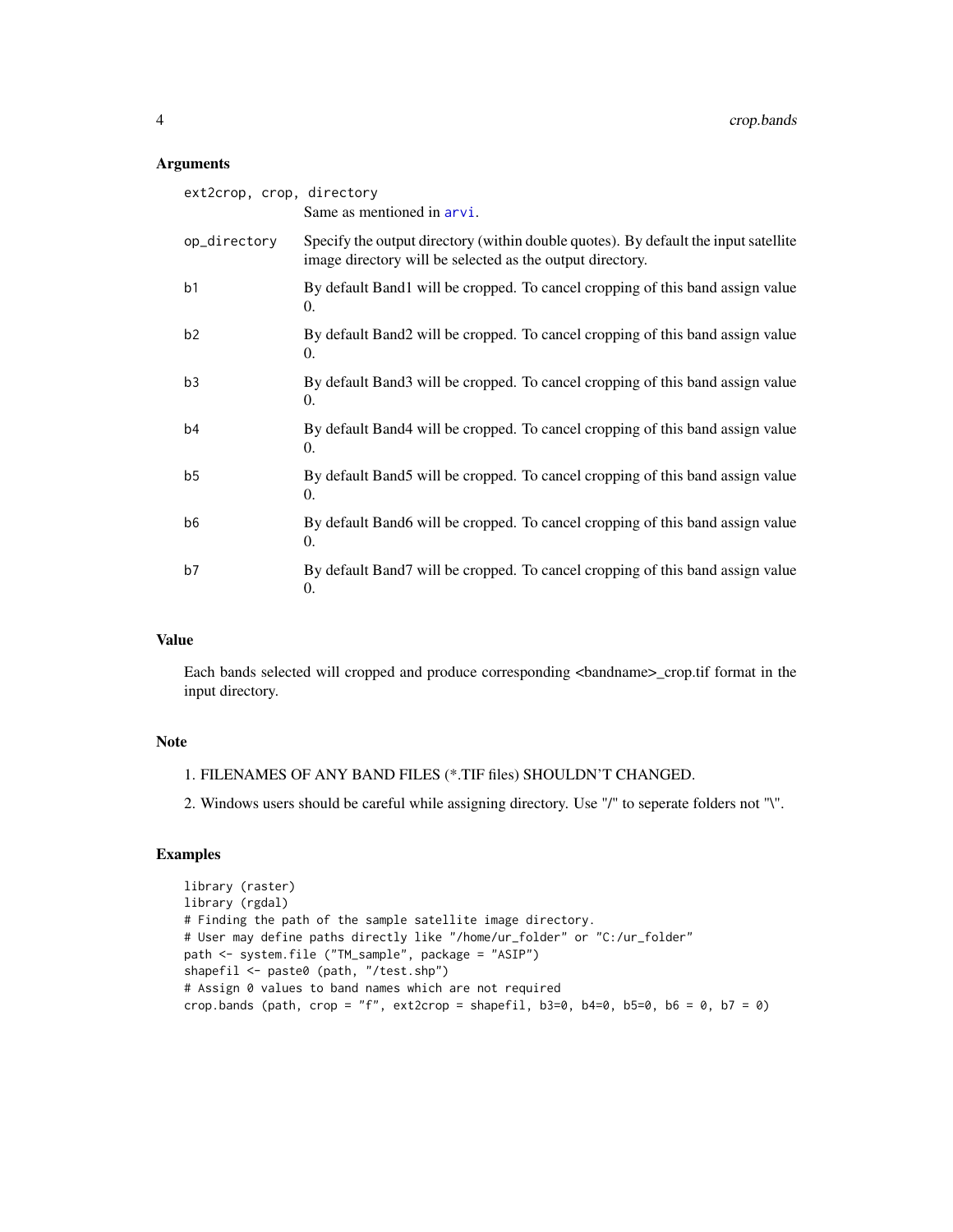<span id="page-4-1"></span><span id="page-4-0"></span>

#### Description

If any product or index is not available in this package, you don't need to do it manually. This function intakes a custom formula & produced new product according to the formula. This function converts DN bands to corresponding TOA reflectance prior to the computation of user defined formula.

#### Usage

```
custom.eqn(directory = getwd(), cus.formula = "none", crop = "n",
 ext2crop = "none")
```
#### Arguments

| cus.formula               | Assign custom formula to be computed AS TEXT input (inside double quotes). |
|---------------------------|----------------------------------------------------------------------------|
|                           | To assign bands, ONLY USE BELOW DEFINED WORDS to indicate different        |
|                           | bands in the formula.                                                      |
|                           | nir for NIR (Near Infra-red) Top Of Atmosphere (TOA) reflectance band.     |
|                           | red for Red TOA reflectance band.                                          |
|                           | green for Green TOA reflectance band.                                      |
|                           | blue for Blue TOA reflectance band.                                        |
|                           | swir1 for SWIR-1 (Short Wave Infra-red -1)                                 |
|                           | swir2 for SWIR-2 (Short Wave Infra-red -2)                                 |
|                           | aero for Aerosol/coastal band (Only on Landsat OLI images)                 |
| ext2crop, crop, directory |                                                                            |
|                           | Same as mentioned in arvi.                                                 |

#### Value

Computed custom equation based product.

#### Note

- 1. FILENAMES OF ANY BAND FILES (\*.TIF files) SHOULDN'T CHANGED.
- 2. Windows users should be careful while assigning directory. Use "/" to seperate folders not "\".
- 3. Earth-sun distance is calculated according to Epema (1992) if the value is not mentioned in the meta data (\*MTL.txt) file.
- 4. Currently recommended ESUN values provided by [USGS](https://landsat.usgs.gov/esun) is used.

#### References

[Epema G F \(1992\) Atmospheric condition and its influence on reflectance of bare soil surfaces in](http://www.tandfonline.com/doi/ref/10.1080/01431169208904159) [southern Tunisia. International Journal of Remote Sensing, 13\(5\), pp:853-868. doi:10.1080/01431169208904159.](http://www.tandfonline.com/doi/ref/10.1080/01431169208904159)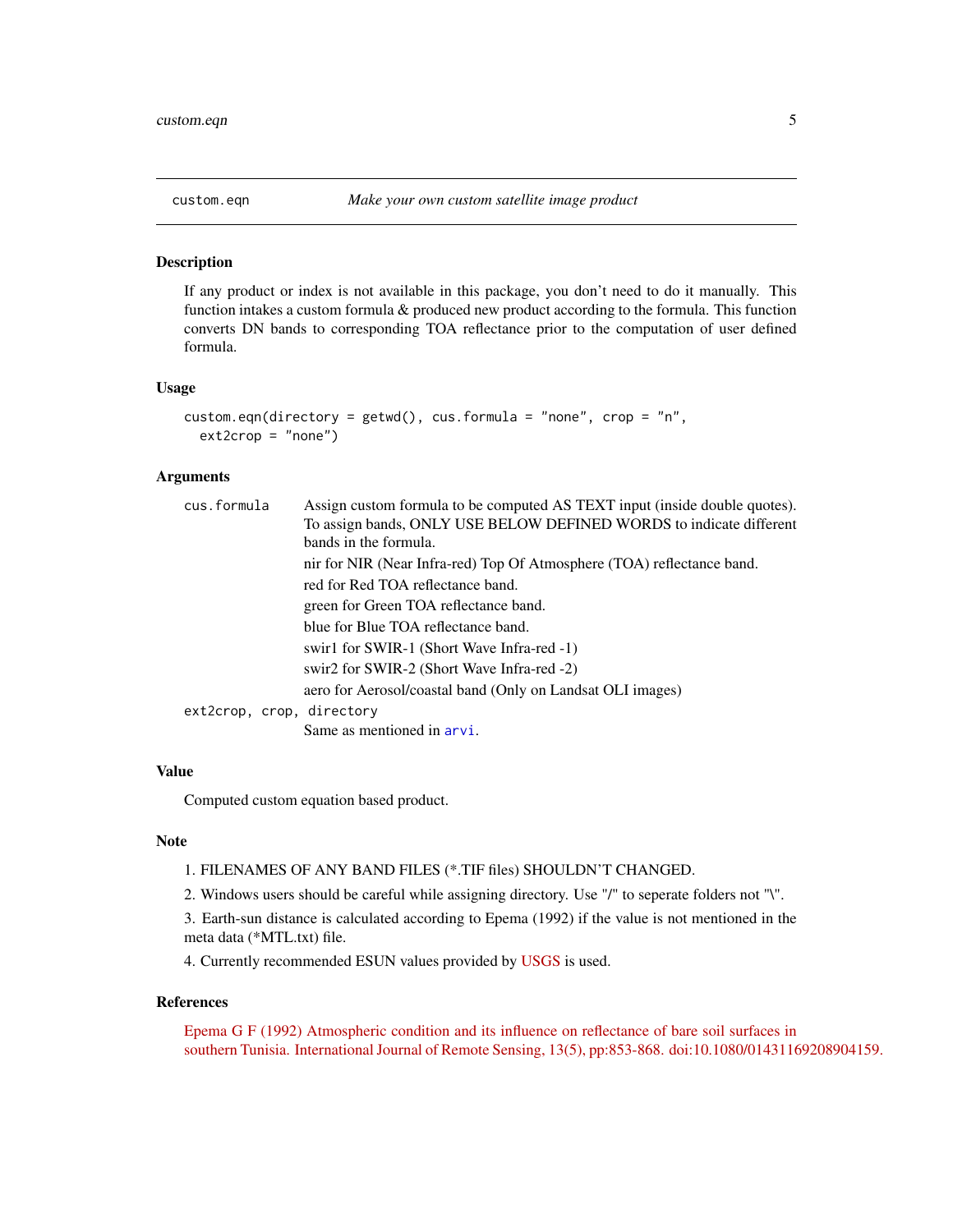#### Examples

```
library (raster)
library (rgdal)
# Finding the path of the sample satellite image directory.
# User may define paths directly like "/home/ur_folder" or "C:/ur_folder"
path <- system.file ("TM_sample", package = "ASIP")
# Input equation should be as text (inside double quotes)
eqn \leftarrow "(2 \star red) + (nir/blue)"
shapefil <- paste0 (path, "/test.shp")
op \le - custom.eqn (directory = path, cus.formula = eqn, crop = "y", ext2crop = shapefil)
```

```
dn2toa DN to TOA conversion of optical bands
```
#### Description

Digital number (DN) bands to Top of Atmosphere (TOA) conversion.

### Usage

```
dn2toa(directory = getwd(), crop = "n", ext2crop = "none",
 op_directory = directory, b1 = 1, b2 = 1, b3 = 1, b4 = 1, b5 = 1,
 b6 = 1, b7 = 1
```
#### Arguments

| ext2crop, crop, directory |                                                                                                                                                  |
|---------------------------|--------------------------------------------------------------------------------------------------------------------------------------------------|
|                           | Same as mentioned in arvi.                                                                                                                       |
| op_directory              | Specify the output directory (within double quotes). By default the input satellite<br>image directory will be selected as the output directory. |
| b1                        | By default Band1 will be processed to TOA reflectance. To cancel production<br>of this band assign value 0.                                      |
| b2                        | By default Band2 will be processed to TOA reflectance. To cancel production<br>of this band assign value 0.                                      |
| b3                        | By default Band3 will be processed to TOA reflectance. To cancel production<br>of this band assign value 0.                                      |
| b4                        | By default Band4 will be processed to TOA reflectance. To cancel production<br>of this band assign value 0.                                      |
| b <sub>5</sub>            | By default Band5 will be processed to TOA reflectance. To cancel production<br>of this band assign value 0.                                      |
| b <sub>6</sub>            | By default Band6 will be processed to TOA reflectance. To cancel production<br>of this band assign value 0.                                      |
| b7                        | By default Band7 will be processed to TOA reflectance. To cancel production<br>of this band assign value 0.                                      |

<span id="page-5-0"></span>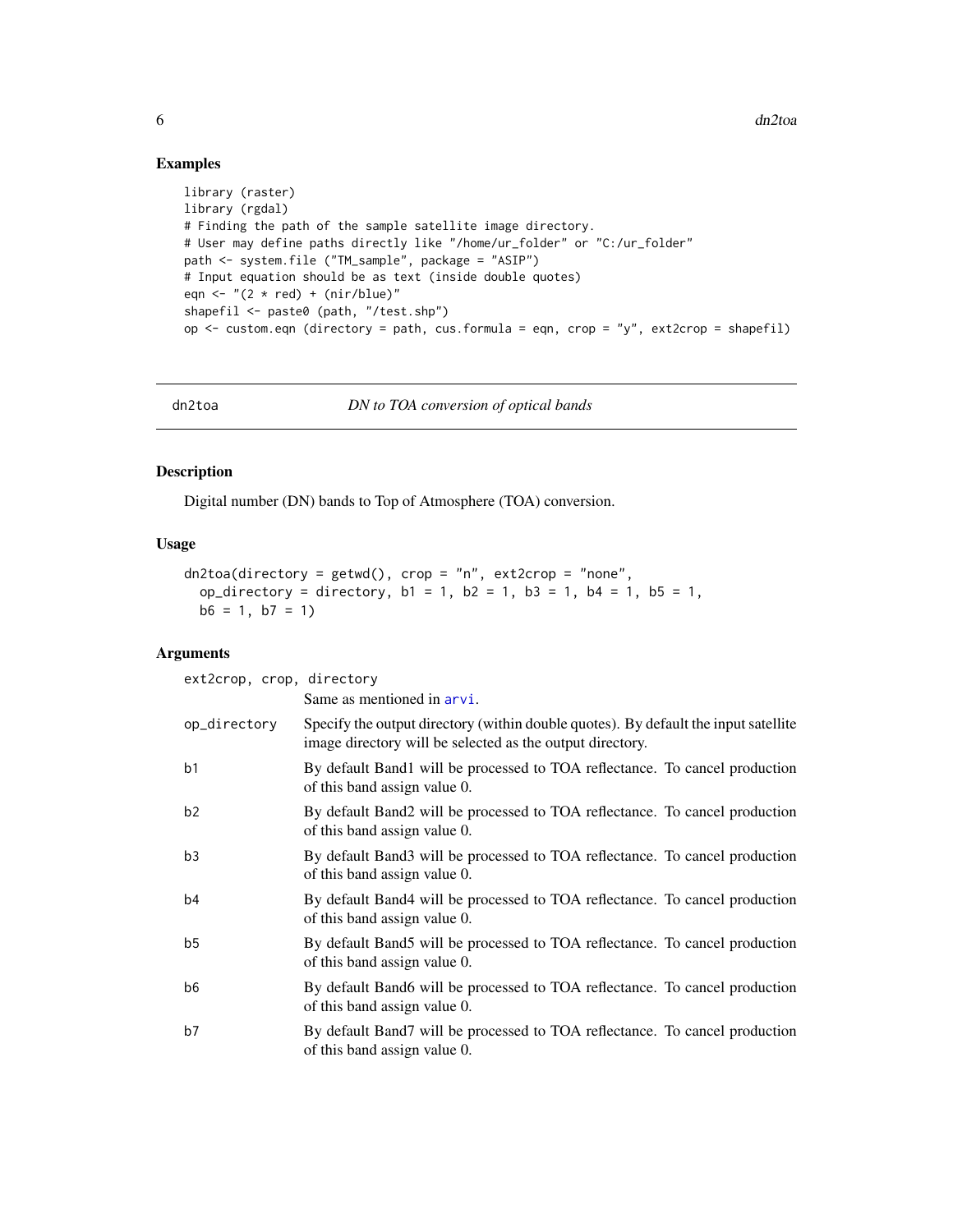#### <span id="page-6-0"></span>gemi 2008 - 2009 - 2009 - 2009 - 2009 - 2009 - 2009 - 2009 - 2009 - 2009 - 2009 - 2009 - 2009 - 2009 - 2009 -

#### Value

Each bands selected will produce corresponding image in \*.tif format in the input directory.

#### Note

1. This function followed by [multi.indices](#page-9-1) is recommended only if user is intended to produce multiple indices like ndvi & gemi other than running seperate function for each product to save processing time and resources.

Other important notes are mentioned in [custom.eqn](#page-4-1).

#### References

[USGS \(2016\) Landsat 8 \(L8\) data users handbook, version 2.](https://landsat.usgs.gov/sites/default/files/documents/Landsat8DataUsersHandbook.pdf)

Landsat 7 science data users handbook, NASA. Available at "https://landsat.gsfc.nasa.gov/wp-content/uploads/2016/08/Land

#### Examples

```
library (raster)
library (rgdal)
# Finding the path of the sample satellite image directory.
# User may define paths directly like "/home/ur_folder" or "C:/ur_folder"
path <- system.file ("TM_sample", package = "ASIP")
shapefil <- paste0 (path, "/test.shp")
# Assign 0 values to band names which are not required
dn2toa (path, crop = "f", ext2crop = shapefil, b3=0, b4=0, b5=0, b6 = 0, b7 = 0)
```
<span id="page-6-1"></span>gemi *Global Environmental Monitoring Index*

#### **Description**

Global Environmental Monitoring Index (GEMI) is a vegetation based index designed to reduce the effects of atmosperic effects.

#### Usage

```
gemi(directory = getwd(), crop = "n", ext2crop = "none")
```
#### Arguments

```
ext2crop, crop, directory
                 Same as mentioned in arvi.
```
#### Value

Computed GEMI product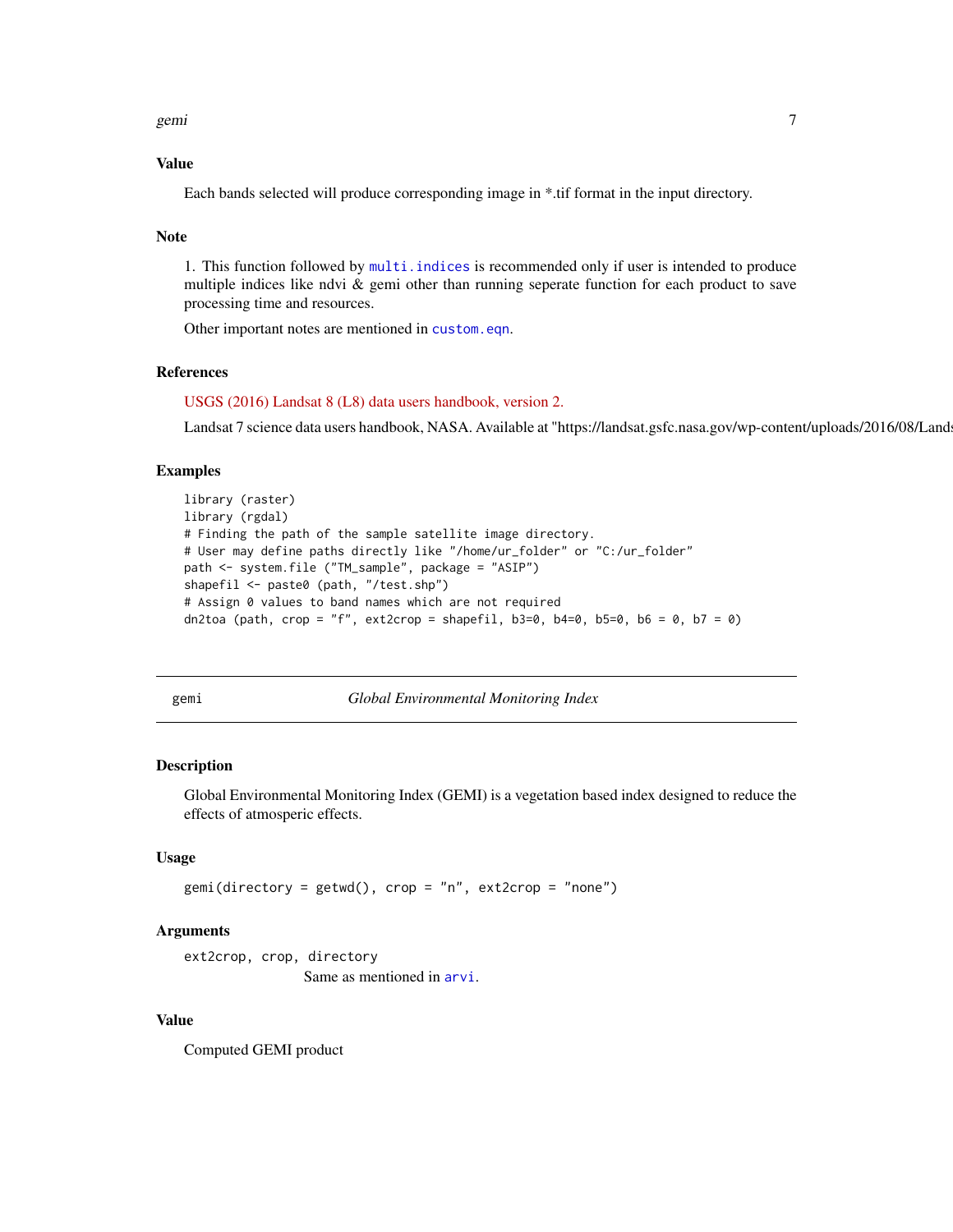#### <span id="page-7-0"></span>Note

1. GEMI =  $n(1 - 0.25n) - ((r \text{ red} - 0.125)/(1 - r \text{ red}))$ 

where,  $n= (2 (r_nir^2 - r_lred^2) + 1.5 r_nir + 0.5 r_lred)/(r_nir + r_lred + 0.5)$  and "r\_" denotes TOA reflectance band.

Other important notes are mentioned in [custom.eqn](#page-4-1).

#### References

[Pinty, B. and M. M. Verstraete \(1992\) GEMI: a non-linear index to monitor global vegetation from](https://link.springer.com/article/10.1007/BF00031911) [satellites, Vegetatio, 101 \(1\), 15-20.](https://link.springer.com/article/10.1007/BF00031911)

#### Examples

```
library (raster)
library (rgdal)
# Finding the path of the sample satellite image directory.
# User may define paths directly like "/home/ur_folder" or "C:/ur_folder"
path <- system.file ("TM_sample", package = "ASIP")
shapefil <- paste0 (path, "/test.shp")
op \leq gemi (directory = path, crop = "y", ext2crop = shapefil)
```
<span id="page-7-1"></span>gvmi *Global Vegetation Moisture Index*

#### Description

Global Vegetation Moisture Index (GVMI) is suitable for retrieving vegetation water content when the LAI is equal to or greater than 2. For sparsely vegetated area, where LAI is less than 2, further research is required to understand the role of soil effects on reflectance measured in the all-optical spectrum (Ceccato et, al. 2002).

#### Usage

gvmi(directory = getwd(),  $\text{crop} = "n", \text{ext2crop} = "none")$ 

#### Arguments

ext2crop, crop, directory Same as mentioned in [arvi](#page-1-1).

#### Value

Computed GVMI product

#### Note

1. GVMI =  $((r_nir + 0.1)$ -  $(r_swir2+0.2)$ )/  $((r_nir + 0.1)$ -  $(r_swir2+0.2))$ 

where, "r\_" denotes TOA reflectance band. Other important notes are mentioned in [custom.eqn](#page-4-1).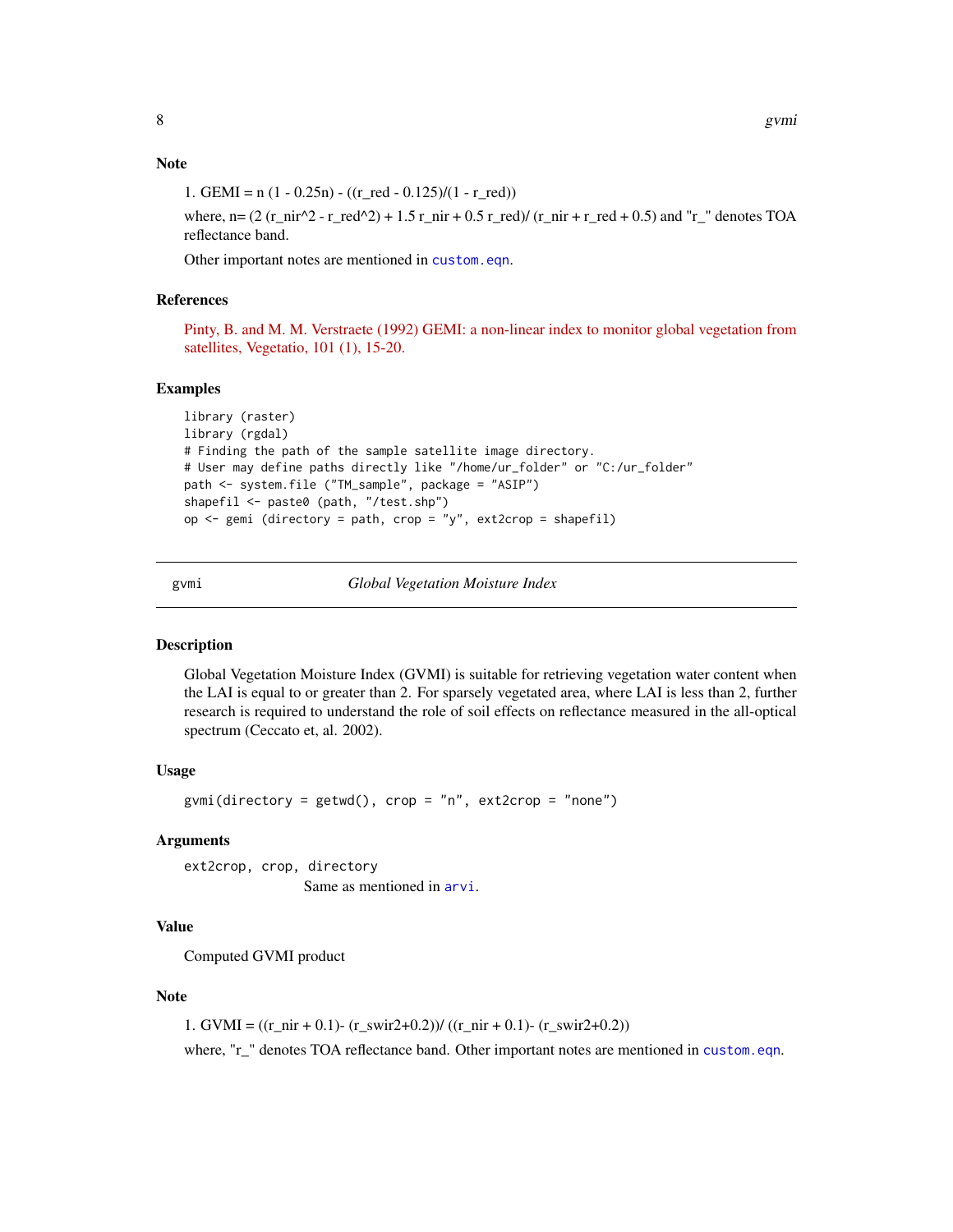#### <span id="page-8-0"></span>msavi 9

#### References

[Ceccato P, Gobron N, Flasse S, Pinty B and Tarantola S \(2002\) Designing a spectral index to es](http://www.sciencedirect.com/science/article/pii/S0034425702000378)[timate vegetation water content from remote sensing data: Part 1: Theoretical approach. Remote](http://www.sciencedirect.com/science/article/pii/S0034425702000378) [Sensing of Environment, 82\(2-3\), pp:188-197. doi:10.1016/S0034-4257\(02\)00037-8.](http://www.sciencedirect.com/science/article/pii/S0034425702000378)

#### Examples

```
library (raster)
library (rgdal)
# Finding the path of the sample satellite image directory.
# User may define paths directly like "/home/ur_folder" or "C:/ur_folder"
path <- system.file ("TM_sample", package = "ASIP")
shapefil <- paste0 (path, "/test.shp")
op \leq gvmi (directory = path, crop = "y", ext2crop = shapefil)
```
<span id="page-8-1"></span>msavi *Modified soil adjusted vegetation index*

#### **Description**

Modified Soil Adjusted Vegetation Index (MSAVI) is a vegetation index. Advantage of this index is that, it increases the dynamic range of the vegetation signal while further minimizing the soil background influences, resulting in greater vegetation sensitivity as defined by a 'vegetation signal' to 'soil noise' ratio.

#### Usage

 $msavi$ (directory = getwd(), crop = "n", ext2crop = "none")

#### Arguments

ext2crop, crop, directory Same as mentioned in [arvi](#page-1-1).

#### Value

Computed MSAVI product

#### Note

1. MSAVI= $((2r_nir + 1) - ((2r_-nir + 1)^2 - 8(r_nir - r_red))^0.5)/2$ 

where, "r\_" denotes TOA reflectance band.

Other important notes are mentioned in [custom.eqn](#page-4-1).

#### References

[Qi J, Chehbouni A, Huete A R, Kerr Y, Sorooshian S \(1994\) A modified soil adjusted vegetation](http://www.sciencedirect.com/science/article/pii/0034425794901341) [index. Remote Sensing of Environment, 48 \(2\), pp: 119-126. doi:10.1016/0034-4257\(94\)90134-1.](http://www.sciencedirect.com/science/article/pii/0034425794901341)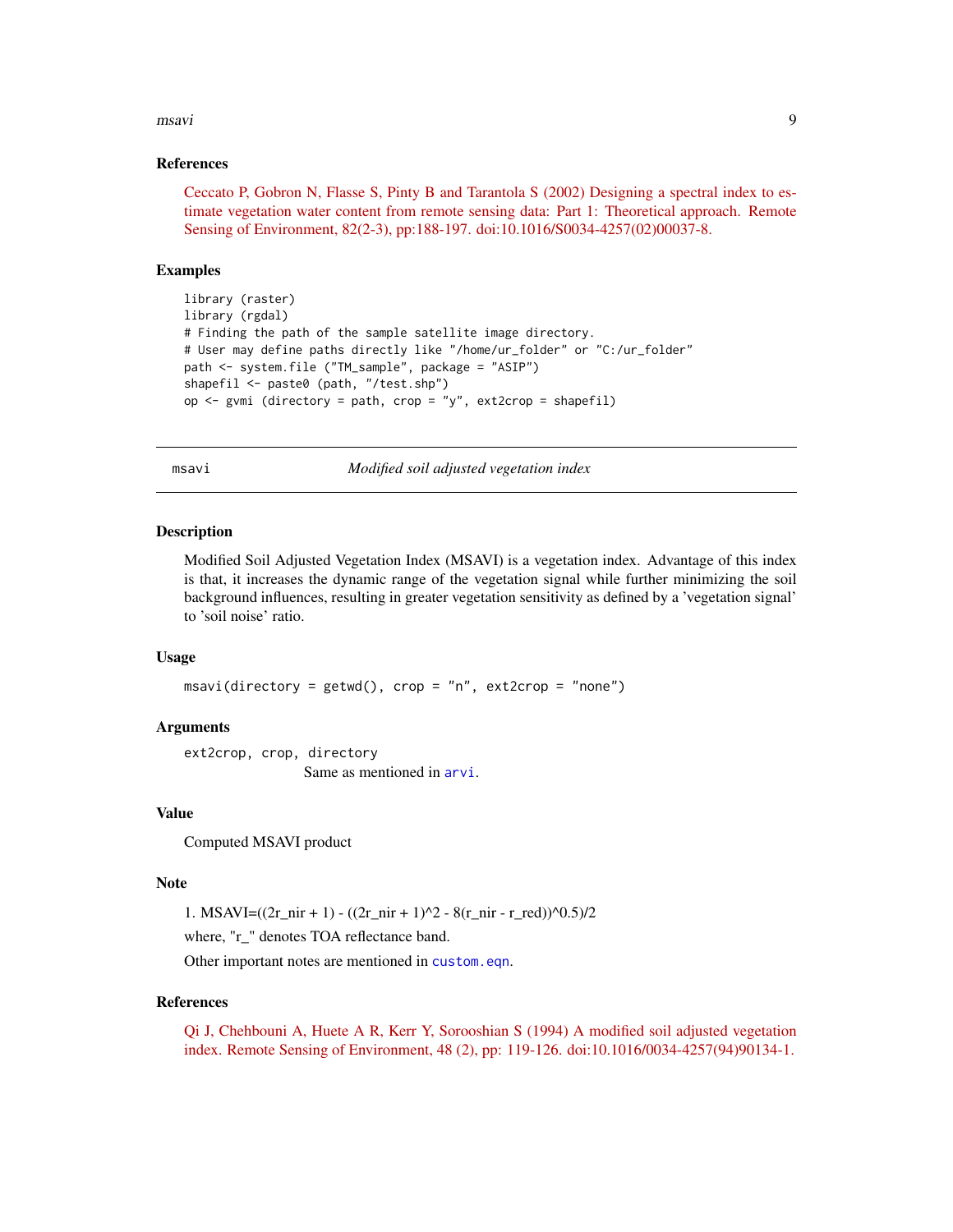#### Examples

```
library (raster)
library (rgdal)
# Finding the path of the sample satellite image directory.
# User may define paths directly like "/home/ur_folder" or "C:/ur_folder"
path <- system.file ("TM_sample", package = "ASIP")
shapefil <- paste0 (path, "/test.shp")
op \le- msavi (directory = path, crop = "y", ext2crop = shapefil)
```
<span id="page-9-1"></span>multi.indices *Produce multiple indices*

#### Description

This function is designed to produce multiple indices directly. The source satellite image bands will be converted Top of Atmosphere (TOA) reflectance prior to do the indices production.

#### Usage

```
multi.indices(directory = getwd(), crop = "n", ext2crop = "none",
 op_directory = directory, arvi = 0, gamma = 1, gemi = 0, gvmi = 0,
 msavi = 0, ndbi = 0, ndvi = 1, ndwi = 0, pavi = 0, all = 0)
```
#### Arguments

| ext2crop, crop, directory |                                                                                                                                                                                                                                                                                               |
|---------------------------|-----------------------------------------------------------------------------------------------------------------------------------------------------------------------------------------------------------------------------------------------------------------------------------------------|
|                           | Same as mentioned in arvi.                                                                                                                                                                                                                                                                    |
| op_directory              | Specify the output directory $\lt$ within double quotes $>$ . By default the input satel-<br>lite image directory will be selected as the output directory.                                                                                                                                   |
| arvi                      | This product won't be produced by default. To produce this product, assign<br>value 1. This product is same as that of the output from arvi. Only difference<br>is, this function intakes already produced TOA bands instead of creating new<br>TOA bands from source satellite image bands.  |
| gamma                     | Defined in arvi.                                                                                                                                                                                                                                                                              |
| gemi                      | This product won't be produced by default. To produce this product, assign<br>value 1. This product is same as that of the output from gemi. Only difference<br>is, this function intakes already produced TOA bands instead of creating new<br>TOA bands from source satellite image bands.  |
| gvmi                      | This product won't be produced by default. To produce this product, assign<br>value 1. This product is same as that of the output from gymi. Only difference<br>is, this function intakes already produced TOA bands instead of creating new<br>TOA bands from source satellite image bands.  |
| msavi                     | This product won't be produced by default. To produce this product, assign<br>value 1. This product is same as that of the output from msavi. Only difference<br>is, this function intakes already produced TOA bands instead of creating new<br>TOA bands from source satellite image bands. |

<span id="page-9-0"></span>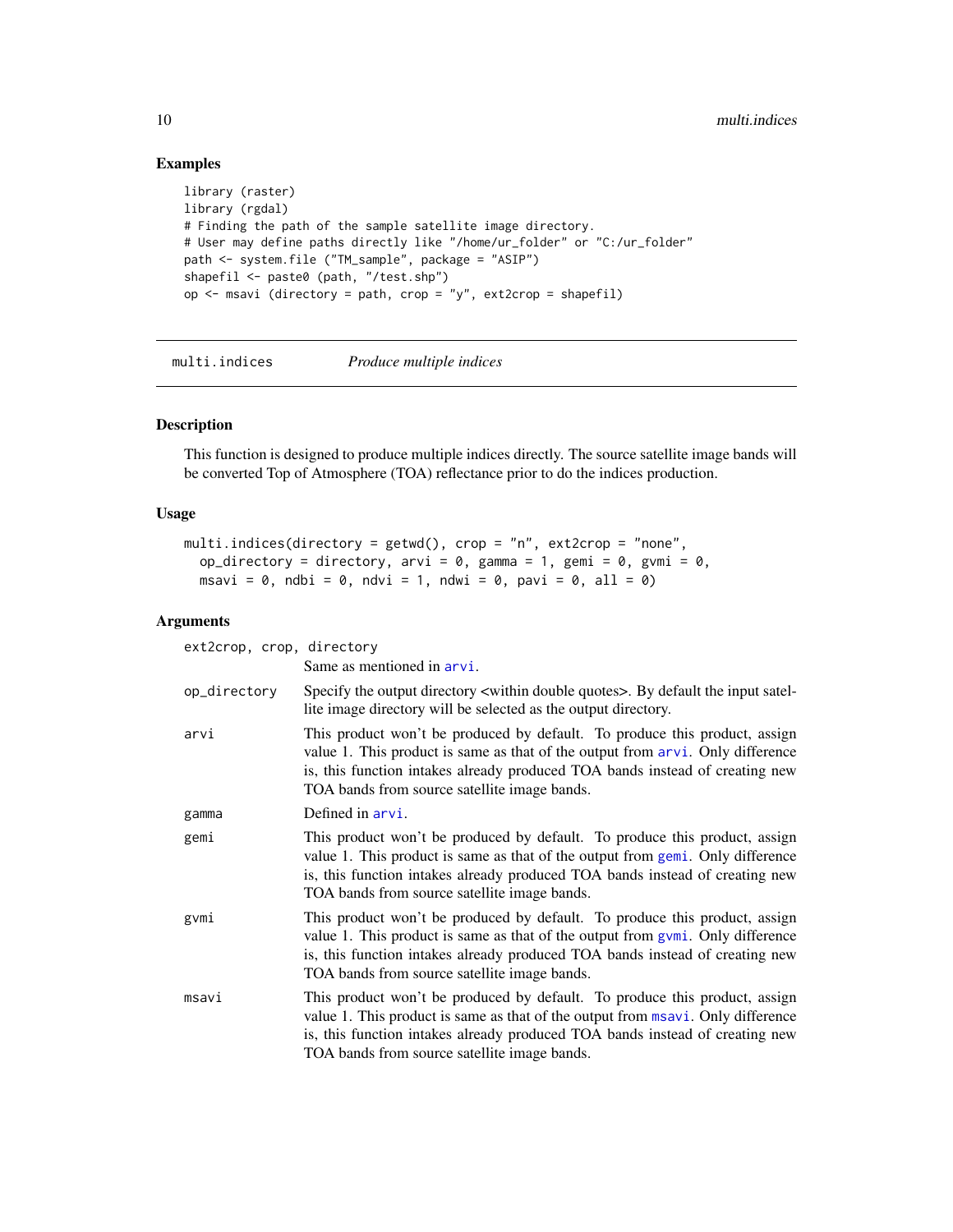<span id="page-10-0"></span>

| ndbi | This product won't be produced by default. To produce this product, assign<br>value 1. This product is same as that of the output from ndbi. Only difference<br>is, this function intakes already produced TOA bands instead of creating new<br>TOA bands from source satellite image bands. |
|------|----------------------------------------------------------------------------------------------------------------------------------------------------------------------------------------------------------------------------------------------------------------------------------------------|
| ndvi | This product will be produced by default. To disable this product, assign value<br>0. This product is same as that of the output from ndvi. Only difference is,<br>this function intakes already produced TOA bands instead of creating new TOA<br>bands from source satellite image bands.  |
| ndwi | This product won't be produced by default. To produce this product, assign<br>value 1. This product is same as that of the output from ndwi. Only difference<br>is, this function intakes already produced TOA bands instead of creating new<br>TOA bands from source satellite image bands. |
| pavi | This product won't be produced by default. To produce this product, assign<br>value 1. This product is same as that of the output from pavi. Only difference<br>is, this function intakes already produced TOA bands instead of creating new<br>TOA bands from source satellite image bands. |
| all  | If you wish to produce all the indices, assign value 1.                                                                                                                                                                                                                                      |
|      |                                                                                                                                                                                                                                                                                              |

#### Value

Each bands selected will produce corresponding image in \*.tif format in the input directory.

#### Note

1. This function followed by [multi.indices](#page-9-1) is recommended only if user is intended to produce multiple indices like ndvi & gemi other than running seperate function for each product to save processing time and resources.

Other important notes are mentioned in [custom.eqn](#page-4-1).

#### Examples

```
library (raster)
library (rgdal)
# Finding the path of the sample satellite image directory.
# User may define paths directly like "/home/ur_folder" or "C:/ur_folder"
path <- system.file ("TM_sample", package = "ASIP")
shapefil <- paste0 (path, "/test.shp")
multi.indices (path, crop = "f", ext2crop = shapefil, msavi =1, ndvi = 0)
```
<span id="page-10-1"></span>ndbi *Normalized Difference Built-up Index*

#### Description

Normalized Difference Built-up Index (NDBI) is used for mapping built-up areas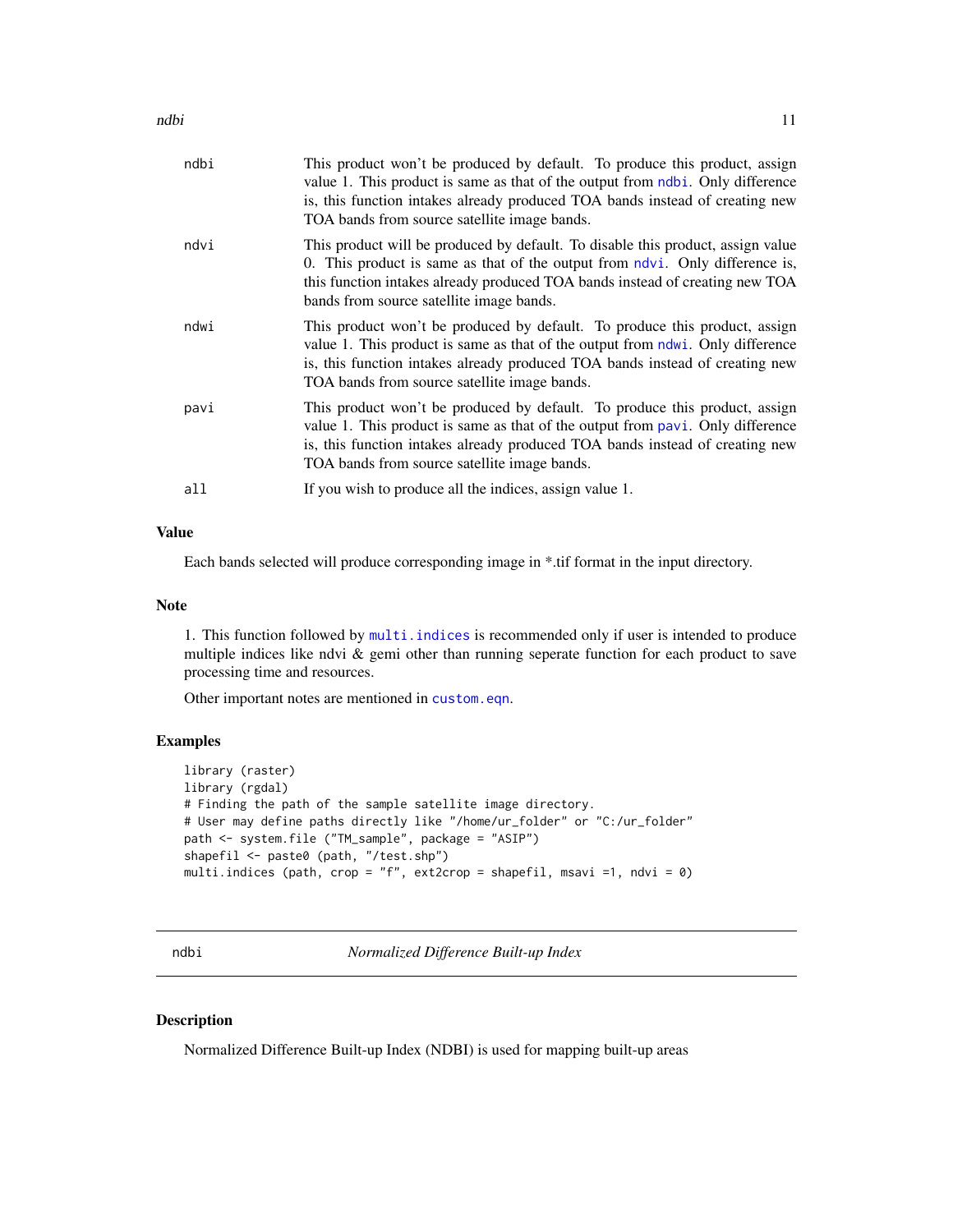#### <span id="page-11-0"></span>Usage

 $ndbi(directory = getwd(), crop = "n", ext2crop = "none")$ 

#### Arguments

ext2crop, crop, directory Same as mentioned in [arvi](#page-1-1).

#### Value

Computed NDBI product

#### Note

1. NDBI=  $(r$ \_swir1 - r\_nir)/  $(r$ \_swir1 + r\_nir)

where, "r\_" denotes TOA reflectance band.

Other important notes are mentioned in [custom.eqn](#page-4-1).

#### References

[Zha Y, Gao J and Ni S \(2003\) Use of normalized difference built-up index in automatically map](http://www.tandfonline.com/doi/abs/10.1080/01431160304987)[ping urban areas from TM imagery. International Journal of Remote Sensing, 24 \(3\), pp:583-594.](http://www.tandfonline.com/doi/abs/10.1080/01431160304987) [doi:10.1080/01431160304987.](http://www.tandfonline.com/doi/abs/10.1080/01431160304987)

#### Examples

```
library (raster)
library (rgdal)
# Finding the path of the sample satellite image directory.
# User may define paths directly like "/home/ur_folder" or "C:/ur_folder"
path <- system.file ("TM_sample", package = "ASIP")
shapefil <- paste0 (path, "/test.shp")
op \le- ndbi (directory = path, crop = "y", ext2crop = shapefil)
```
<span id="page-11-1"></span>

ndvi *Normalized Difference Vegetation Index*

#### Description

Normalized Difference Vegetation Index (NDVI). It is the most widely used satellite image derived index emphasizing on vegetation mapping. This function can also be used to obtain the ground emissivity as well.

#### Usage

```
ndvi(directory = getwd(), crop = "n", ext2crop = "none",
 op\_directory = directory, emissivity = "n")
```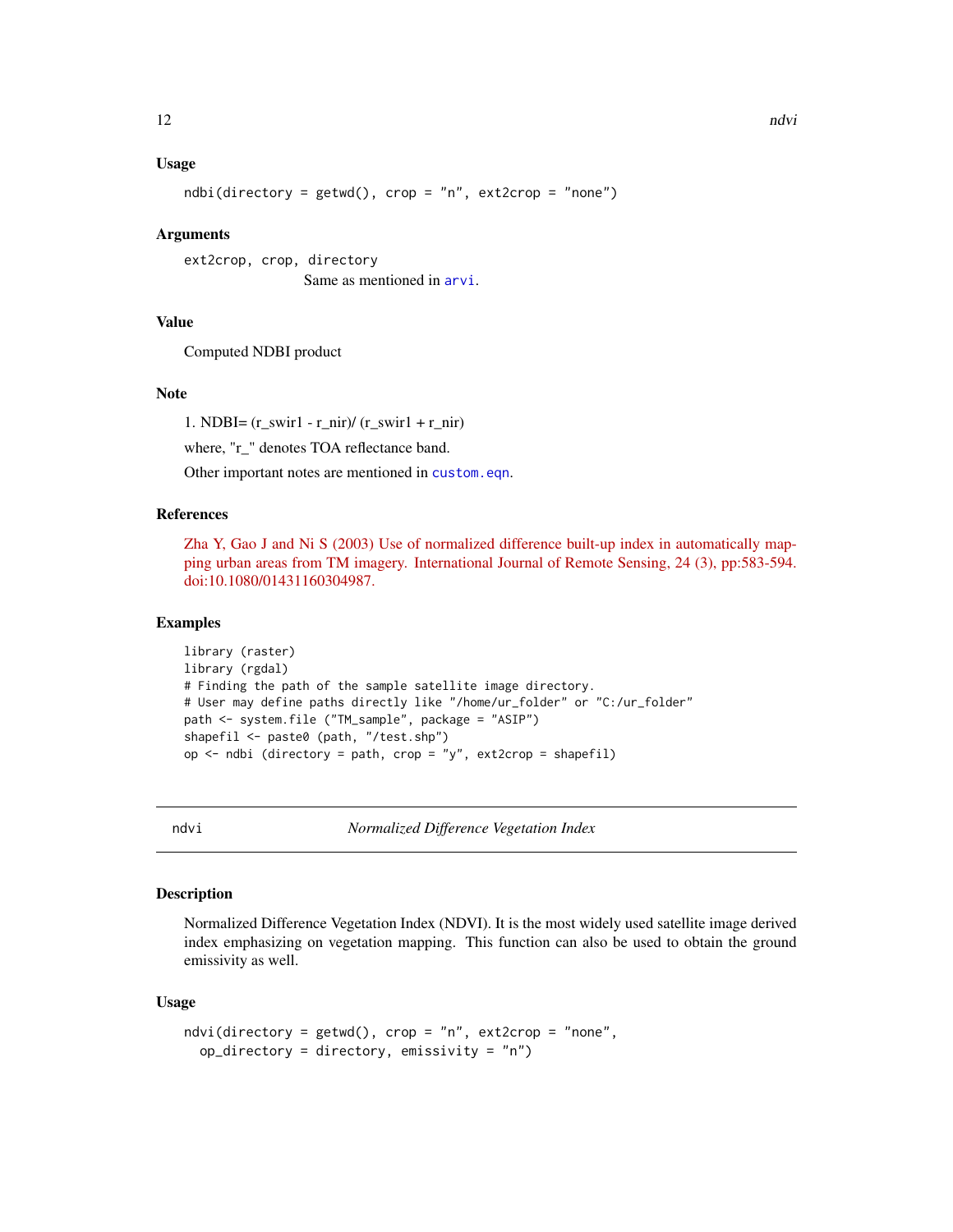$\frac{13}{13}$ 

#### Arguments

| ext2crop, crop, directory |                                                                                                                                                  |
|---------------------------|--------------------------------------------------------------------------------------------------------------------------------------------------|
|                           | Same as mentioned in arvi.                                                                                                                       |
| op_directory              | Specify the output directory (within double quotes). By default the input satellite<br>image directory will be selected as the output directory. |
| emissivity                | Assign value "y" to get the emissivity of the surface as a seperate raster file.                                                                 |

#### Value

File named ndvi\_'date of satellite image acqisition'.tif in the input folder

#### **Note**

1. NDVI= $(r_inir - r_red)/(r_inir + r_red)$ 

where, "r\_" denotes TOA reflectance band.

2. Emissivity is calculated according to [Van De Griend and Owe \(1993\).](http://www.tandfonline.com/doi/abs/10.1080/01431169308904400)

3. Emissivity values will be absent on pixels with negative NDVI values. This can affect the land surface temperature results (not at-sensor brightness temperature) as well. So, please review the study region and the requirements before using this function.

4. Other important notes are mentioned in [custom.eqn](#page-4-1).

#### References

1. [Huetet A R and Jackson R D \(1987\) Suitability of spectral indices for evaluating vegeta](http://www.sciencedirect.com/science/article/pii/0034425787900381)[tion characteristics on arid rangelands, Remote sensing of environment, 23\(2\), pp:213-232. doi:](http://www.sciencedirect.com/science/article/pii/0034425787900381) [10.1016/0034-4257\(87\)90038-1.](http://www.sciencedirect.com/science/article/pii/0034425787900381)

2. [Van De Griend AA, Owe M \(1993\) On the relationship between thermal emissivity and the](http://www.tandfonline.com/doi/abs/10.1080/01431169308904400) [normalized difference vegetation index for natural surfaces. Int J Remote Sens 14:1119–1131. doi:](http://www.tandfonline.com/doi/abs/10.1080/01431169308904400) [10.1080/01431169308904400](http://www.tandfonline.com/doi/abs/10.1080/01431169308904400)

```
library (raster)
library (rgdal)
# Finding the path of the sample satellite image directory.
# User may define paths directly like "/home/ur_folder" or "C:/ur_folder"
path <- system.file ("TM_sample", package = "ASIP")
shapefil <- paste0 (path, "/test.shp")
ndvi (directory = path, crop = "y", ext2crop = shapefil)
```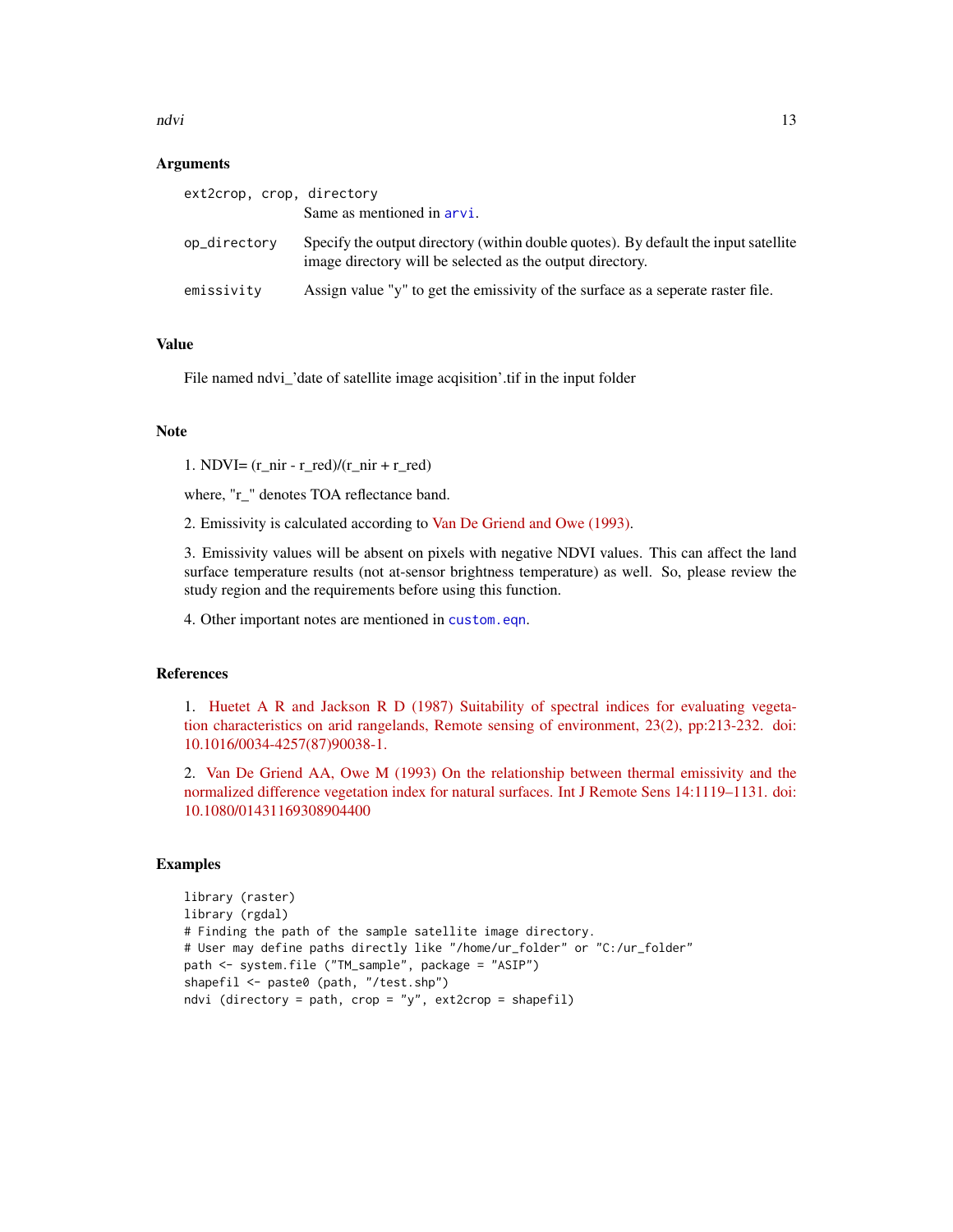#### <span id="page-13-1"></span><span id="page-13-0"></span>Description

Normalized Difference Water Index (NDWI) is used to monitor changes related to water content in water bodies proposed by McFeeters (1996).

#### Usage

```
ndwi(directory = getwd(), crop = "n", ext2crop = "none")
```
#### Arguments

ext2crop, crop, directory Same as mentioned in [arvi](#page-1-1).

#### Value

Computed NDWI product

#### Note

1. NDWI =  $(r\_green - r\_nir) / (r\_nir + r\_green)$ 

where, "r\_" denotes TOA reflectance band.

2. There is another NDWI to monitor changes in water content of leaves proposed by Gao (1996). User should understand the requirements and run accordingly.

Other important notes are mentioned in [custom.eqn](#page-4-1).

#### References

[McFeeters, S.K. \(1996\) The Use of the Normalized Difference Water Index \(NDWI\) in the Delin](http://www.tandfonline.com/doi/abs/10.1080/01431169608948714)[eation of Open Water Features. International Journal of Remote Sensing, 17, 1425-1432. doi:10.1080/01431169608948714.](http://www.tandfonline.com/doi/abs/10.1080/01431169608948714)

[Gao Bo-cai \(1996\) NDWI-A normalized difference water index for remote sensing of vegetation](http://www.sciencedirect.com/science/article/pii/S0034425796000673) [liquid water from space. Remote Sensing of Environment, 58 \(3\), 257-266. doi:10.1016/S0034-](http://www.sciencedirect.com/science/article/pii/S0034425796000673) [4257\(96\)00067-3.](http://www.sciencedirect.com/science/article/pii/S0034425796000673)

```
library (raster)
library (rgdal)
# Finding the path of the sample satellite image directory.
# User may define paths directly like "/home/ur_folder" or "C:/ur_folder"
path <- system.file ("TM_sample", package = "ASIP")
shapefil <- paste0 (path, "/test.shp")
op \leq ndwi (directory = path, crop = "y", ext2crop = shapefil)
```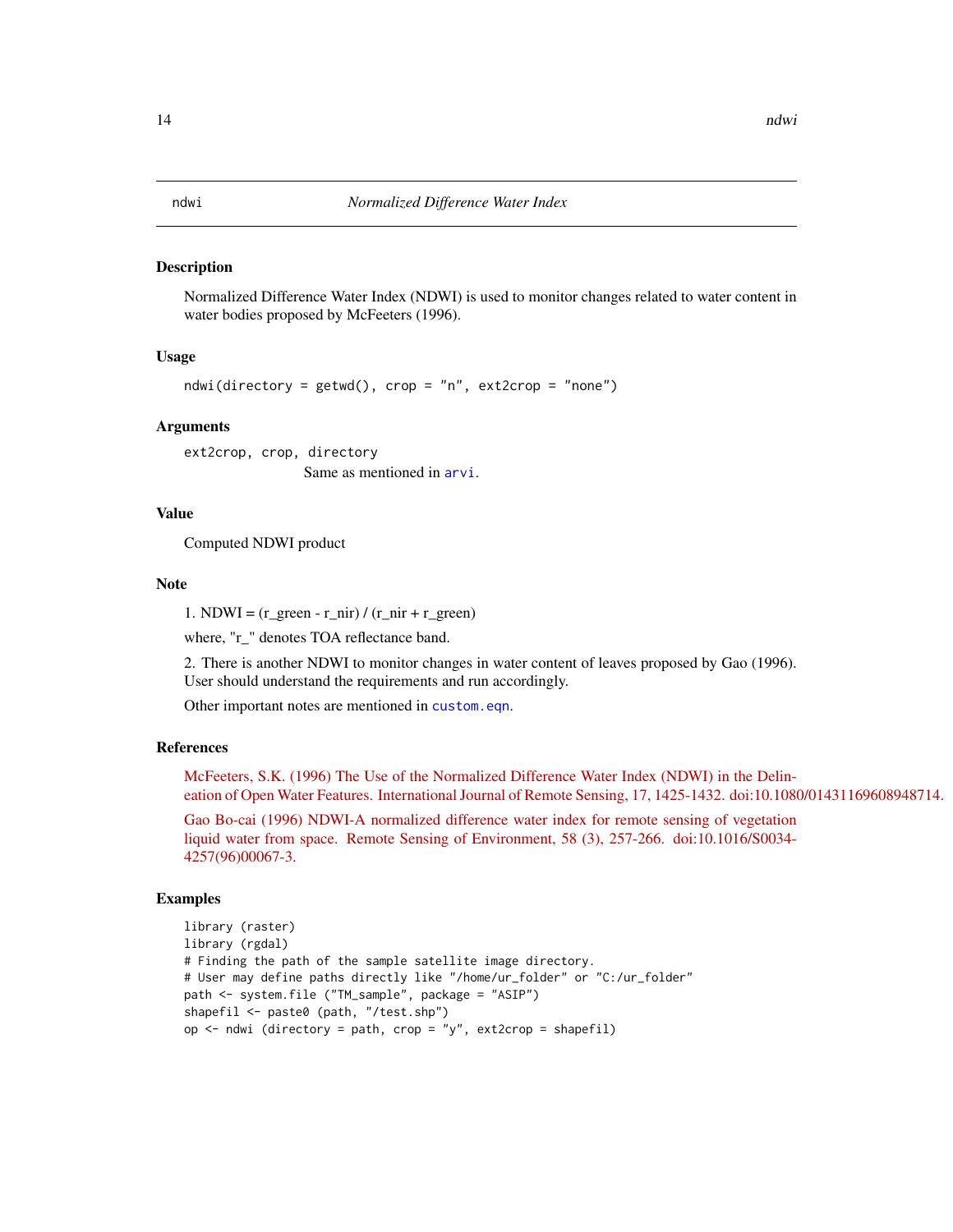<span id="page-14-1"></span><span id="page-14-0"></span>

#### Description

Purified Adjusted Vegetation Index (PAVI) is a vegetation based index.

#### Usage

```
pavi(directory = getwd(), crop = "n", ext2crop = "none")
```
#### Arguments

ext2crop, crop, directory Same as mentioned in [arvi](#page-1-1).

#### Value

Computed PAVI product

#### Note

1. PAVI=  $(r\_nir^2 - r\_red^2)/(r\_nir^2 + r\_red^2)$ where, "r\_" denotes TOA reflectance band. Other important notes are mentioned in [custom.eqn](#page-4-1).

#### Examples

```
library (raster)
library (rgdal)
# Finding the path of the sample satellite image directory.
# User may define paths directly like "/home/ur_folder" or "C:/ur_folder"
path <- system.file ("TM_sample", package = "ASIP")
shapefil <- paste0 (path, "/test.shp")
op \le- pavi (directory = path, crop = "y", ext2crop = shapefil)
```
sen2\_msi *Make your own custom Sentinel-2 MSI satellite image products*

#### Description

This function is dedicated to Sentinel-2 MSI satellite image processing. Provide your custom equation to produce the desired results (Tested only Sentinel 2 L1C products).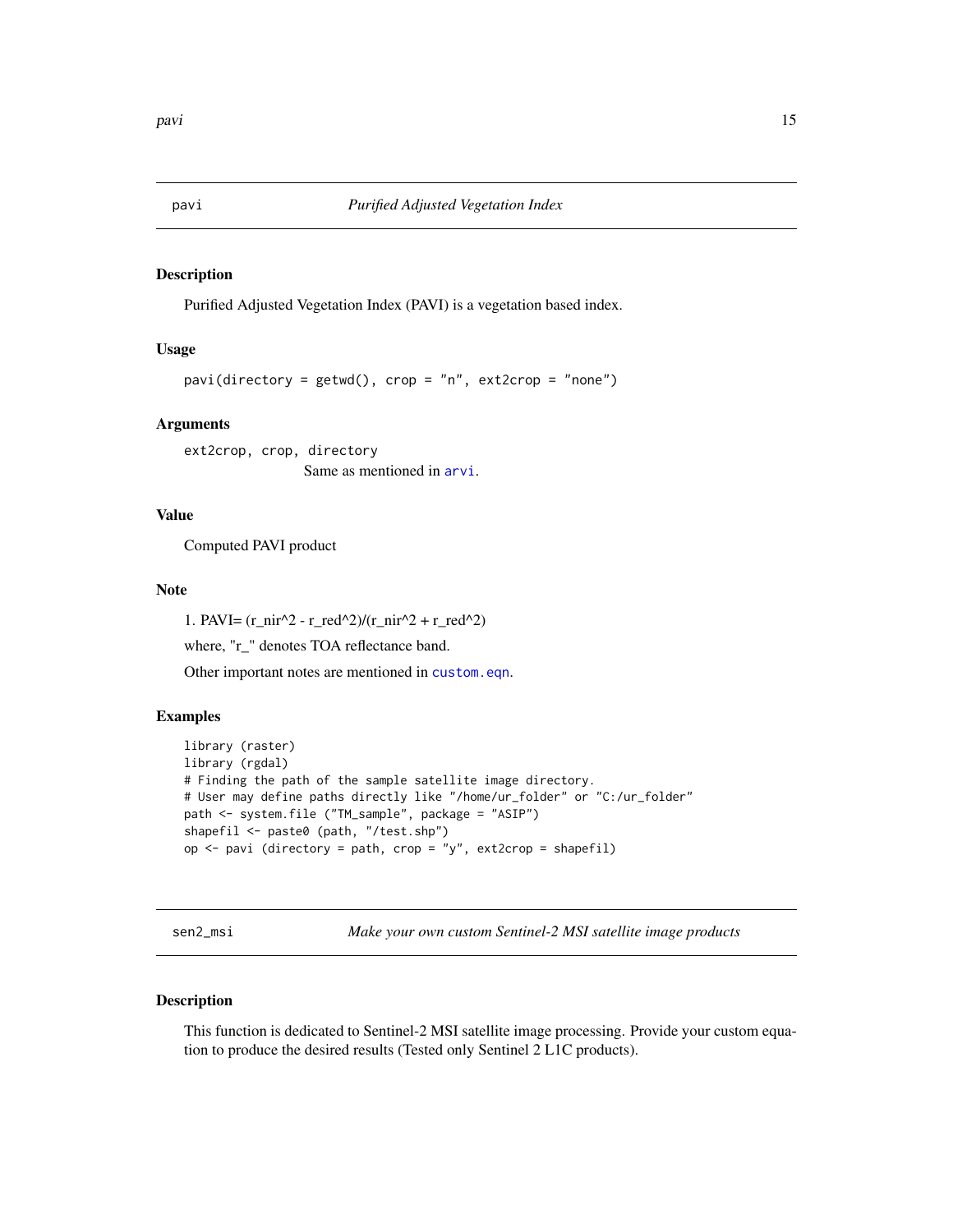#### <span id="page-15-0"></span>Usage

```
sen2_m\,(iirector) = getwd(), cus.formula = "none", crop = "n",ext2crop = "none")
```
#### Arguments

| cus.formula               | Assign custom formula to be computed AS TEXT input (inside double quotes). |
|---------------------------|----------------------------------------------------------------------------|
|                           | To assign bands, ONLY USE BAND NUMBERS (b1, b2,,b12) to indicate           |
|                           | different bands in the formula.                                            |
| ext2crop, crop, directory |                                                                            |
|                           | Same as mentioned in arvi.                                                 |

#### Value

Computed Sentinel 2 custom product

#### Note

- 1. FILENAMES OF ANY BAND FILES (\*.jp2 files) SHOULDN'T CHANGED.
- 2. Bands with same resolution can only be computed.
- 2. Windows users should be careful while assigning directory. Use "/" to seperate folders not "\".

#### Examples

```
library (raster)
library (rgdal)
# Finding the path of the sample satellite image directory.
# User may define paths directly like "/home/ur_folder" or "C:/ur_folder"
##path <- system.file ("TM_sample", package = "ASIP")
# Input equation should be as text (inside double quotes)
eqn <- "((2 * b4)+ (b3+pi+b8))/(b3+b4+b8)"
##shapefil <- paste0 (path, "/test.shp")
##op <- custom.eqn (directory = path, cus.formula = eqn, crop = "y", ext2crop = shapefil)
```
thermal *TIR bands to at satellite brightness temperature conversion*

#### **Description**

Identifies Thermal Infra-Red (TIR) bands and converts them to at satellite brightness temperature images.

#### Usage

```
thermal(directory = getwd(), crop = "n", ext2crop = "none",
 op_directory = directory, unit = "Deg Kel")
```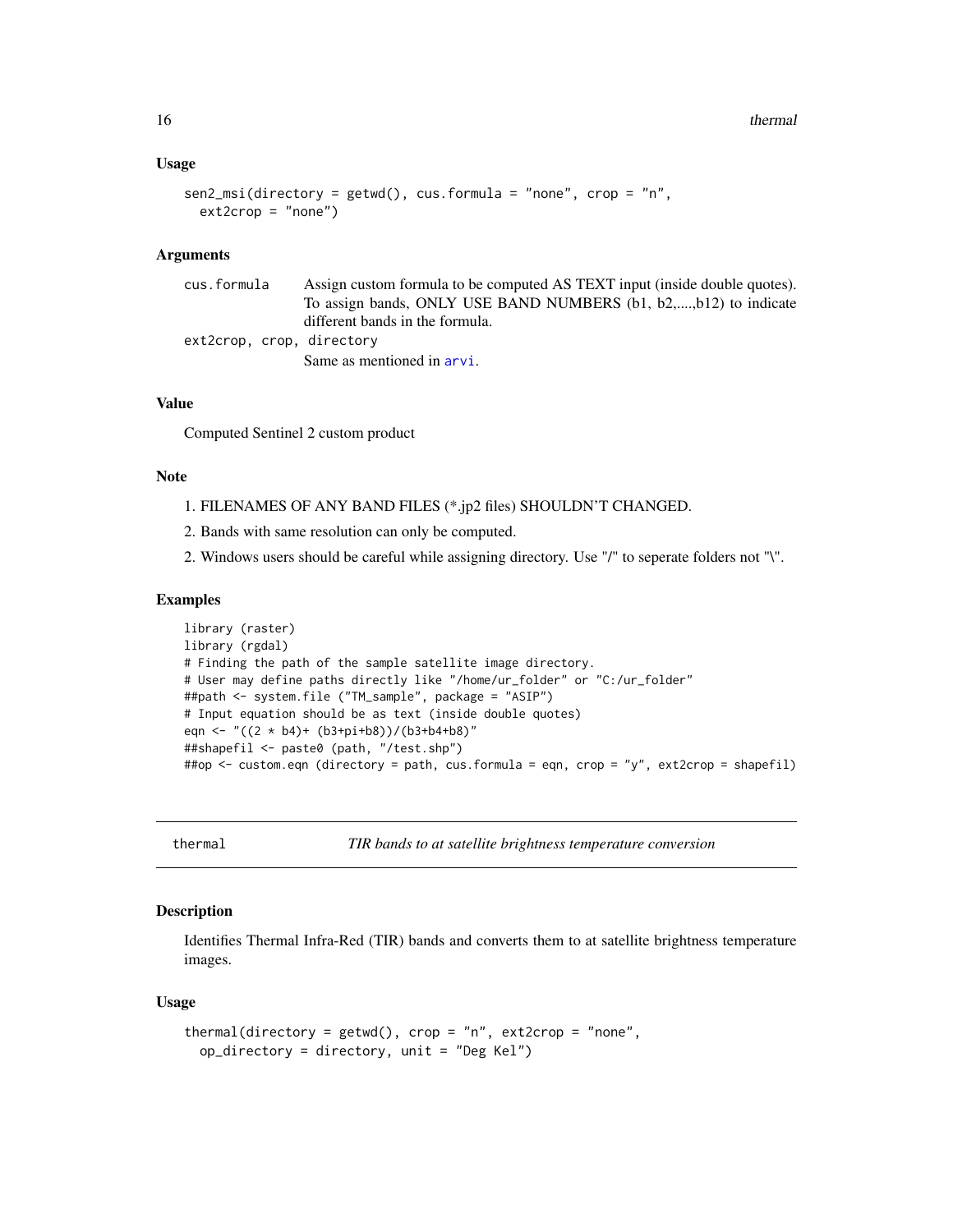#### <span id="page-16-0"></span>thermal the state of the state of the state of the state of the state of the state of the state of the state of the state of the state of the state of the state of the state of the state of the state of the state of the st

#### Arguments

| ext2crop, crop, directory |                                                                                                                                                                                                                 |
|---------------------------|-----------------------------------------------------------------------------------------------------------------------------------------------------------------------------------------------------------------|
|                           | Same as mentioned in arvi.                                                                                                                                                                                      |
| op_directory              | Specify the output directory (within double quotes). By default the input satellite<br>image directory will be selected as the output directory.                                                                |
| unit                      | By default the temperature image will be produced in Degree Kelvin. To pro-<br>duce the thermal image in Degree celcius, assign vale "c". To produce the ther-<br>mal image in Degree celcius, assign vale "c". |

#### Value

At Satellite Brightness Temperature images in .tif format in input directory.

#### Note

- 1. FILENAMES OF ANY BAND FILES (\*.TIF files) SHOULDN'T CHANGED.
- 2. Windows users should be careful while assigning directory. Use "/" to seperate folders.
- 3. Emissivity value used is 1.

```
library (raster)
library (rgdal)
# Finding the path of the sample satellite image directory.
# User may define paths directly like "/home/ur_folder" or "C:/ur_folder"
path <- system.file ("TM_sample", package = "ASIP")
shapefil <- paste0 (path, "/test.shp")
thermal (directory = path, crop = "y", ext2crop = shapefil, unit = "c")
```